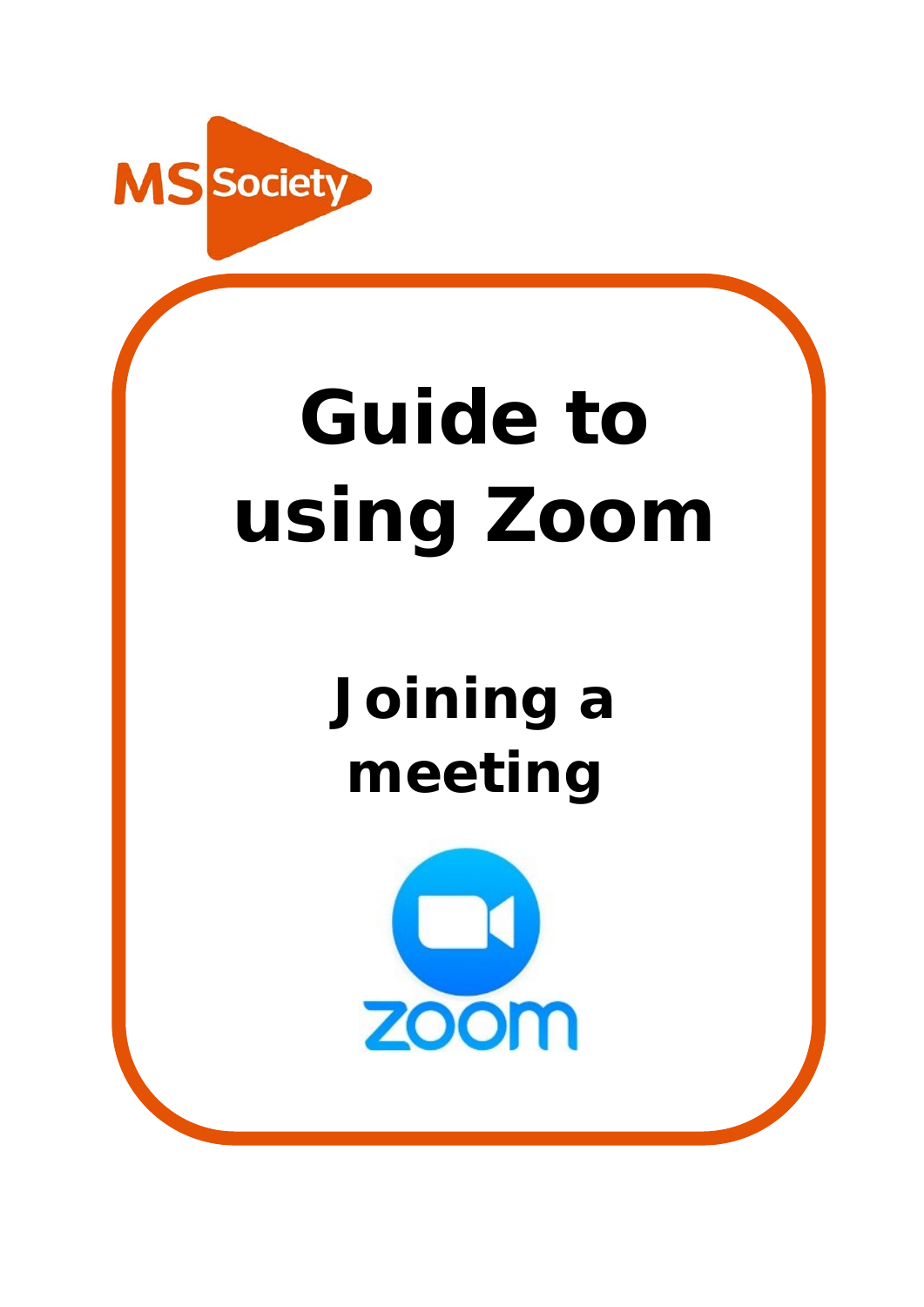## Contents

| How can I join a Zoom meeting via phone (if I do not have access to a computer, laptop, tablet or |  |
|---------------------------------------------------------------------------------------------------|--|
|                                                                                                   |  |
|                                                                                                   |  |
|                                                                                                   |  |
|                                                                                                   |  |
|                                                                                                   |  |
|                                                                                                   |  |
|                                                                                                   |  |
|                                                                                                   |  |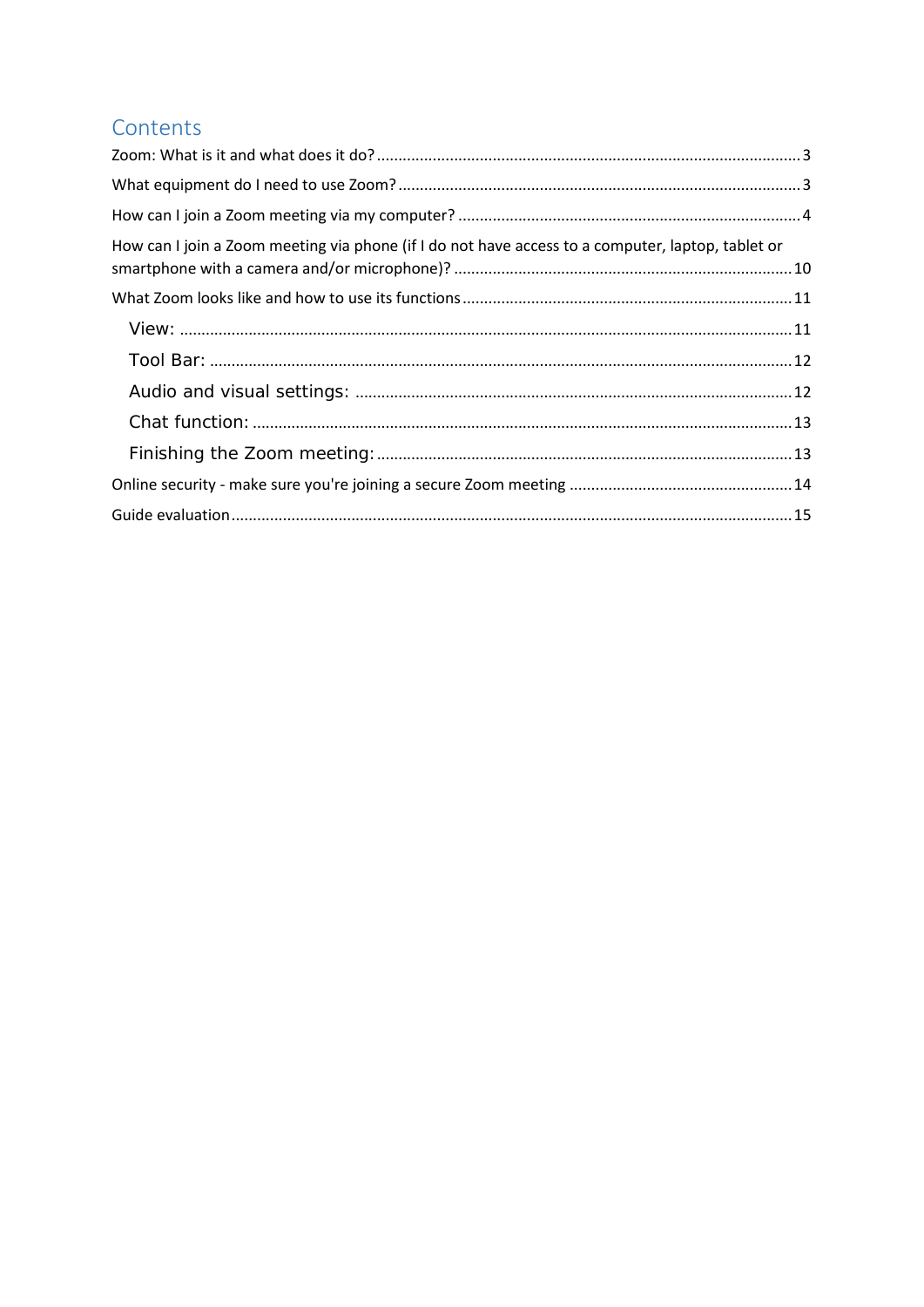## <span id="page-2-0"></span>Zoom: What is it and what does it do?

Zoom is web-based video technology that lets us see each other (if you have a camera).

Zoom has lots of different functions including connecting via video and/or audio, an in-meeting 'chat' function, recording sessions (with permission of all participants), break out rooms for smaller conversations and a poll function.

This guide will help you to:

- Set up Zoom as a participant
- Learn about some of the main functions of Zoom
- Learn how to set up a Zoom meeting as a host

## <span id="page-2-1"></span>What equipment do I need to use Zoom?

To use Zoom, you'll need some basic kit:

• A computer, laptop, tablet or a 'smart phone', preferably with a camera, speakers and microphone. If not, don't worry we can work around that, so keep reading.

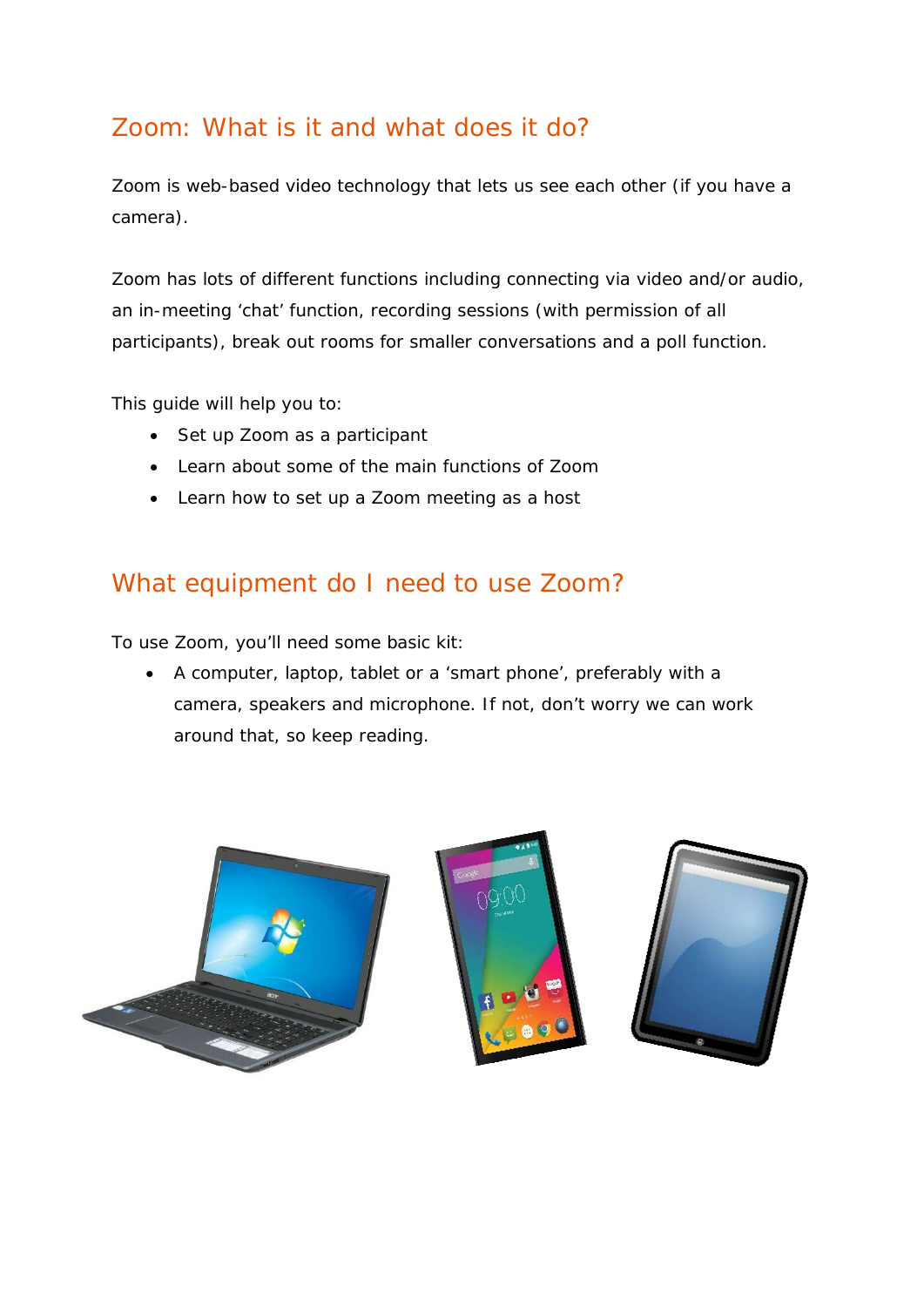• A stable internet/broadband connection, either via cable (Ethernet) or wireless (WiFi)



• Access to an Internet Browser such as Internet Explorer, Chrome, Firefox or Safari.



## <span id="page-3-0"></span>How can I join a Zoom meeting via my computer?



If this is your first time using Zoom and you are using it as a participant, allow yourself some time before the meeting start time to complete your set up and get comfortable with Zoom functionalities.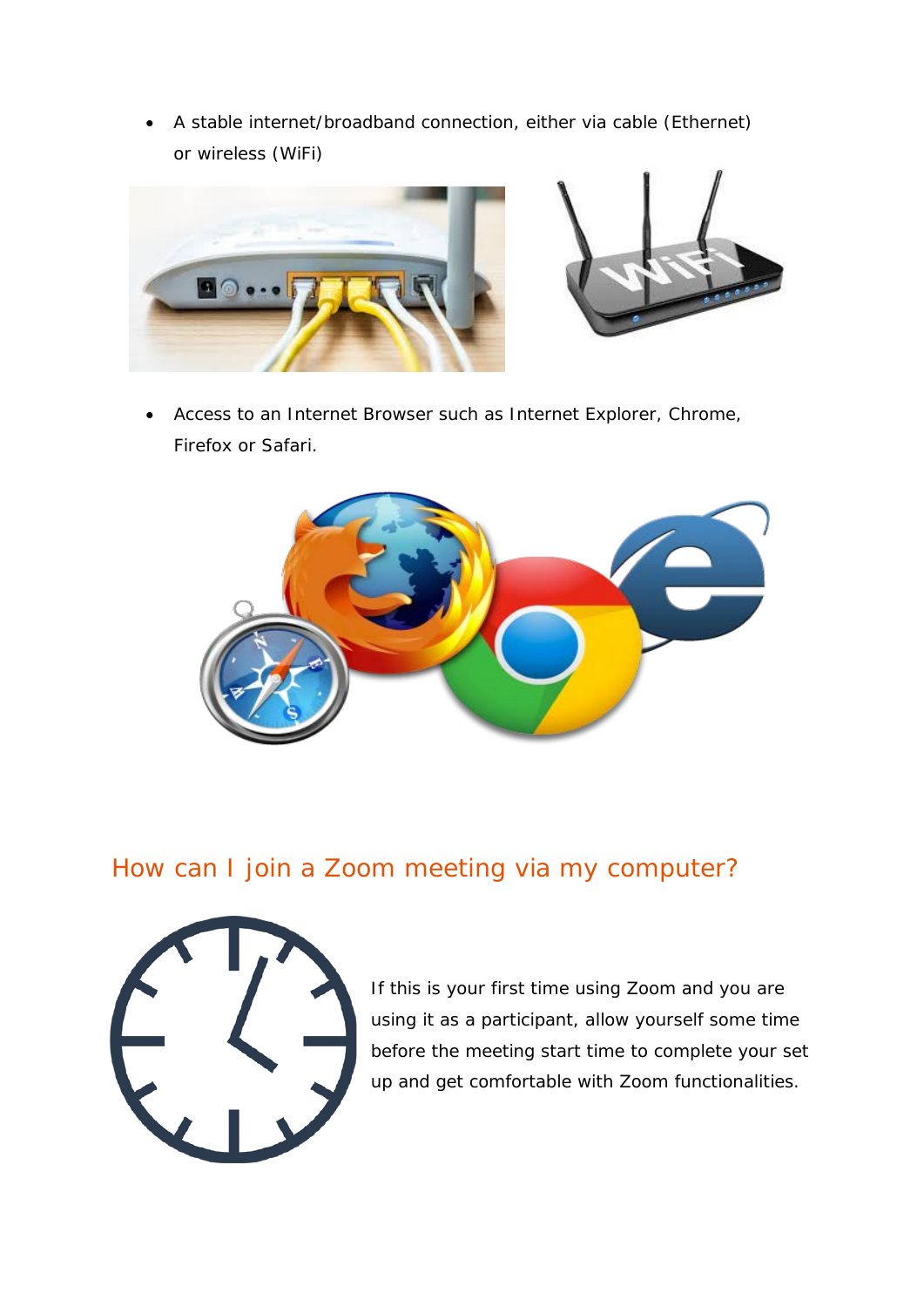**Note**: If you have previously used Zoom on your computer, you will not have to go through the software installation to participate in the Zoom meeting.

If you are accessing a Zoom meeting via your computer for the first time, follow the steps below:

- 1. Your meeting host will send you a link which looks something like this: https://zoom.us/j/605179126. You will need to click on that link on your PC, phone or tablet. They will also send you a password, which you'll need to enter the meeting.
- 2. Click the invitation link, and if you have never used Zoom before, you'll be prompted to download and install the Zoom software (app). **ZOOM** Support English –



- 3. Once the software downloads, you may have to click on the download icon to initiate installation. With some browsers this starts automatically.
- 4. Once the installation is complete and you've entered the password, you'll see the screen below. This informs you that you are in the queue for the meeting to start.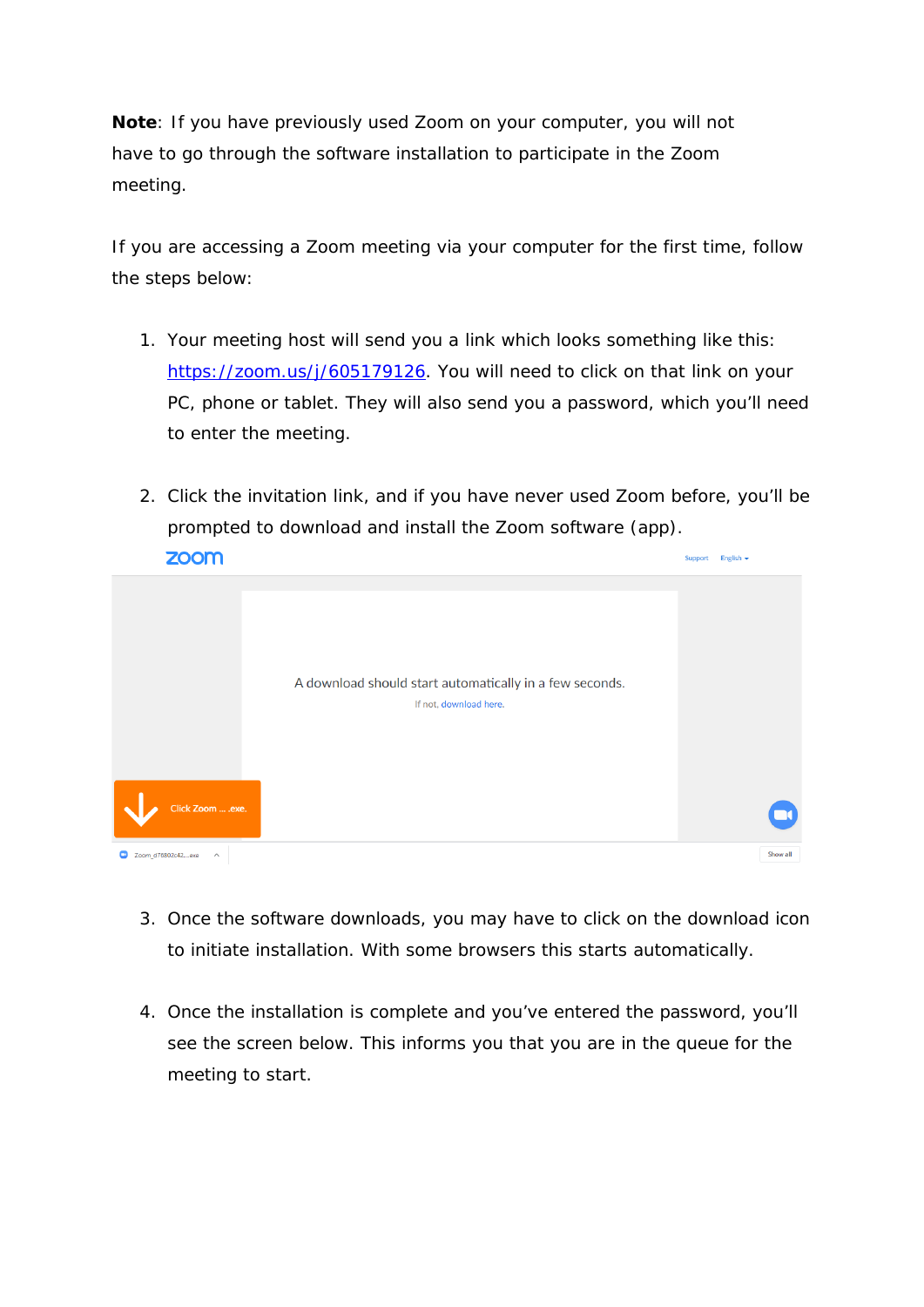

- 5. Once the meeting host starts the meeting you will then be connected with the other participants.
- 6. OPTIONAL STEP: While you're waiting for the meeting to start, you can perform equipment tests to ensure that your audio and video technology is working correctly. These are not compulsory checks, but a useful thing to do to ensure you are set up correctly for your meeting.

To test your audio, click on the 'Test Computer Audio' box. It will take you to the screen shown below, where you can see if your microphone and speakers are receiving an audio signal: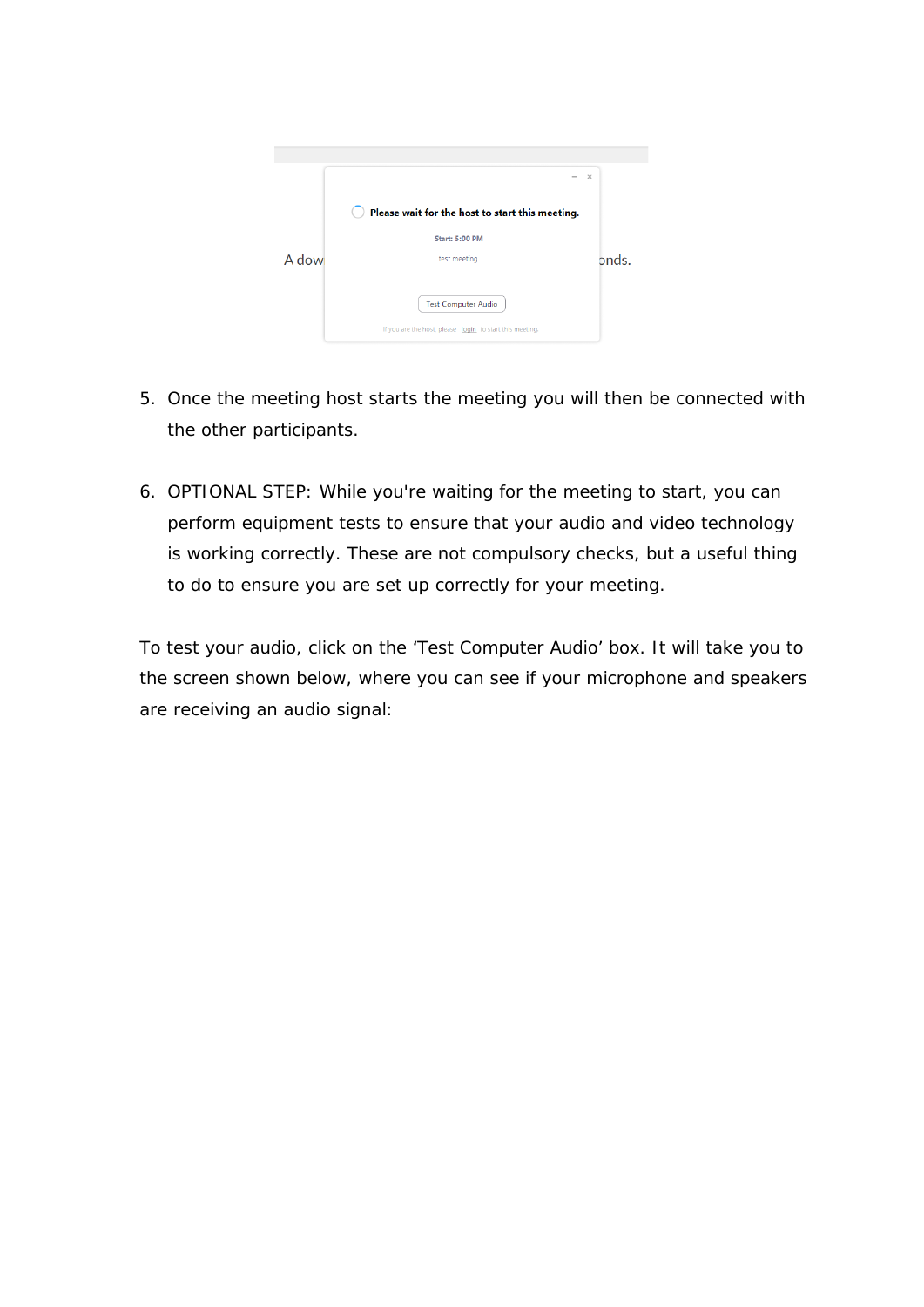| share | Settings  |                           |                                                                            | $\times$                                              |  |  |  |  |
|-------|-----------|---------------------------|----------------------------------------------------------------------------|-------------------------------------------------------|--|--|--|--|
| yť    |           | General                   |                                                                            |                                                       |  |  |  |  |
| Tear  |           | Video                     | Speakers (Realtek High Definition<br><b>Speaker</b><br><b>Test Speaker</b> | v                                                     |  |  |  |  |
| Layo  |           | Audio                     | Output Level:                                                              |                                                       |  |  |  |  |
| ody)  |           | Share Screen              | Volume:<br>к                                                               | Dictate<br>$\qquad \qquad$ $\qquad$ $\qquad$ $\qquad$ |  |  |  |  |
|       | B         | Virtual Background        |                                                                            |                                                       |  |  |  |  |
|       | $\bullet$ | Recording                 | Microphone (Realtek High Definit<br><b>Microphone</b><br><b>Test Mic</b>   | v                                                     |  |  |  |  |
|       | П         | <b>Statistics</b>         | Input Level:                                                               |                                                       |  |  |  |  |
|       | e         | Feedback                  | Volume:                                                                    | - (1)                                                 |  |  |  |  |
|       | ш         | <b>Keyboard Shortcuts</b> | Automatically adjust volume<br>✓                                           |                                                       |  |  |  |  |
|       | G         | Accessibility             | Use separate audio device to play ringtone simultaneously                  |                                                       |  |  |  |  |
|       |           |                           | Automatically join audio by computer when joining a meeting                |                                                       |  |  |  |  |
|       |           |                           | Mute my microphone when joining a meeting                                  |                                                       |  |  |  |  |
|       |           |                           | Press and hold SPACE key to temporarily unmute yourself<br>✓               |                                                       |  |  |  |  |
|       |           |                           | Sync buttons on headset<br>✓                                               |                                                       |  |  |  |  |
|       |           |                           |                                                                            |                                                       |  |  |  |  |
|       |           |                           |                                                                            |                                                       |  |  |  |  |
|       |           |                           |                                                                            | Advanced                                              |  |  |  |  |
|       |           |                           |                                                                            |                                                       |  |  |  |  |



**TIP**: If you have a head set, use it. It may help with the audio clarity for you and your fellow users.

To test your video, click on the 'Video' option (icon above 'Audio' on the left hand side panel). You will see a pop up box as per below. This will enable you to check that your camera is connected and receiving a signal.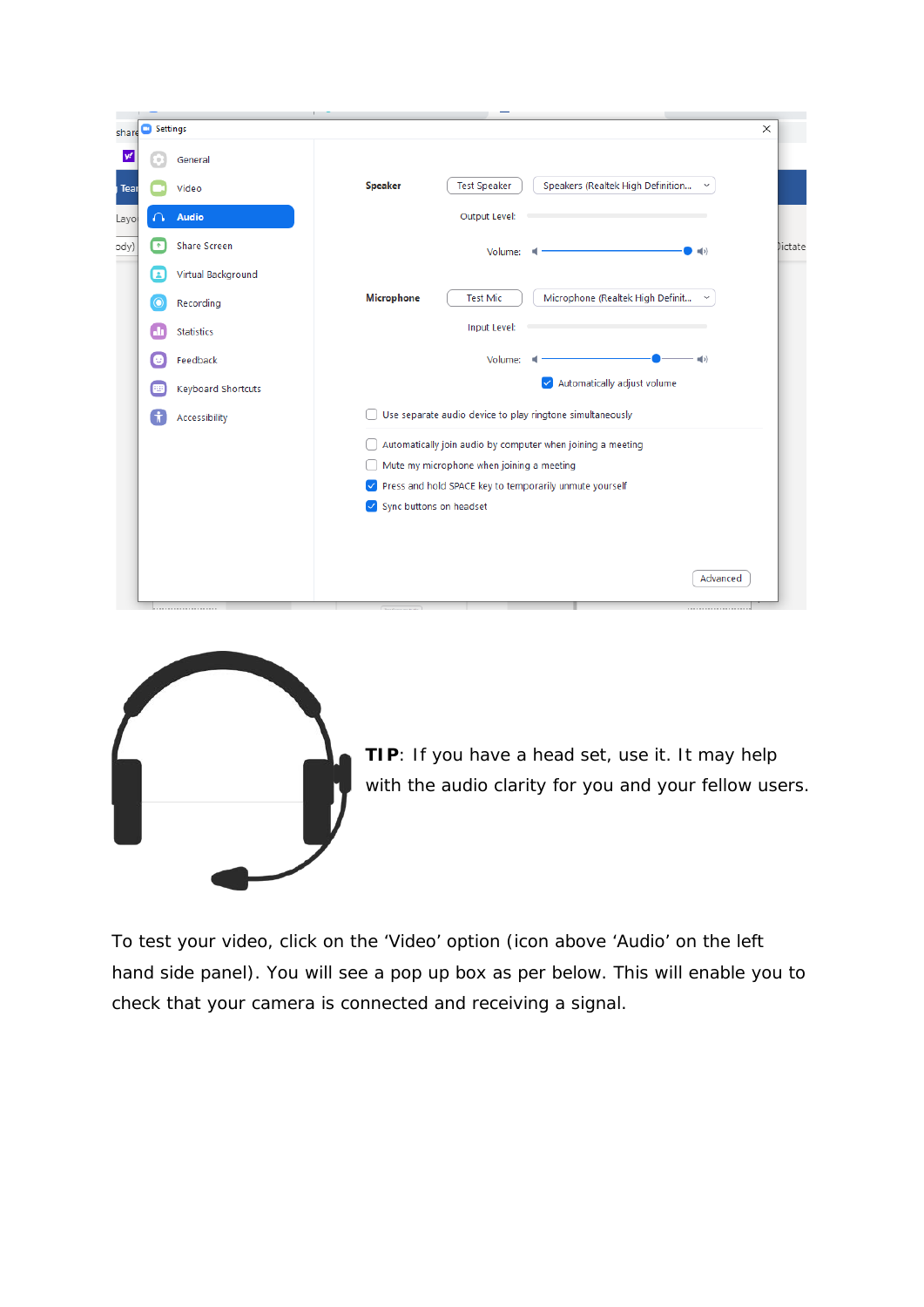

For further support on testing and adjusting your audio and video settings please [watch a video here.](https://www.youtube.com/watch?v=-s76QHshQnY)

7. At the beginning of the meeting you'll be asked to enter your name so you can be identified by your co-participants:

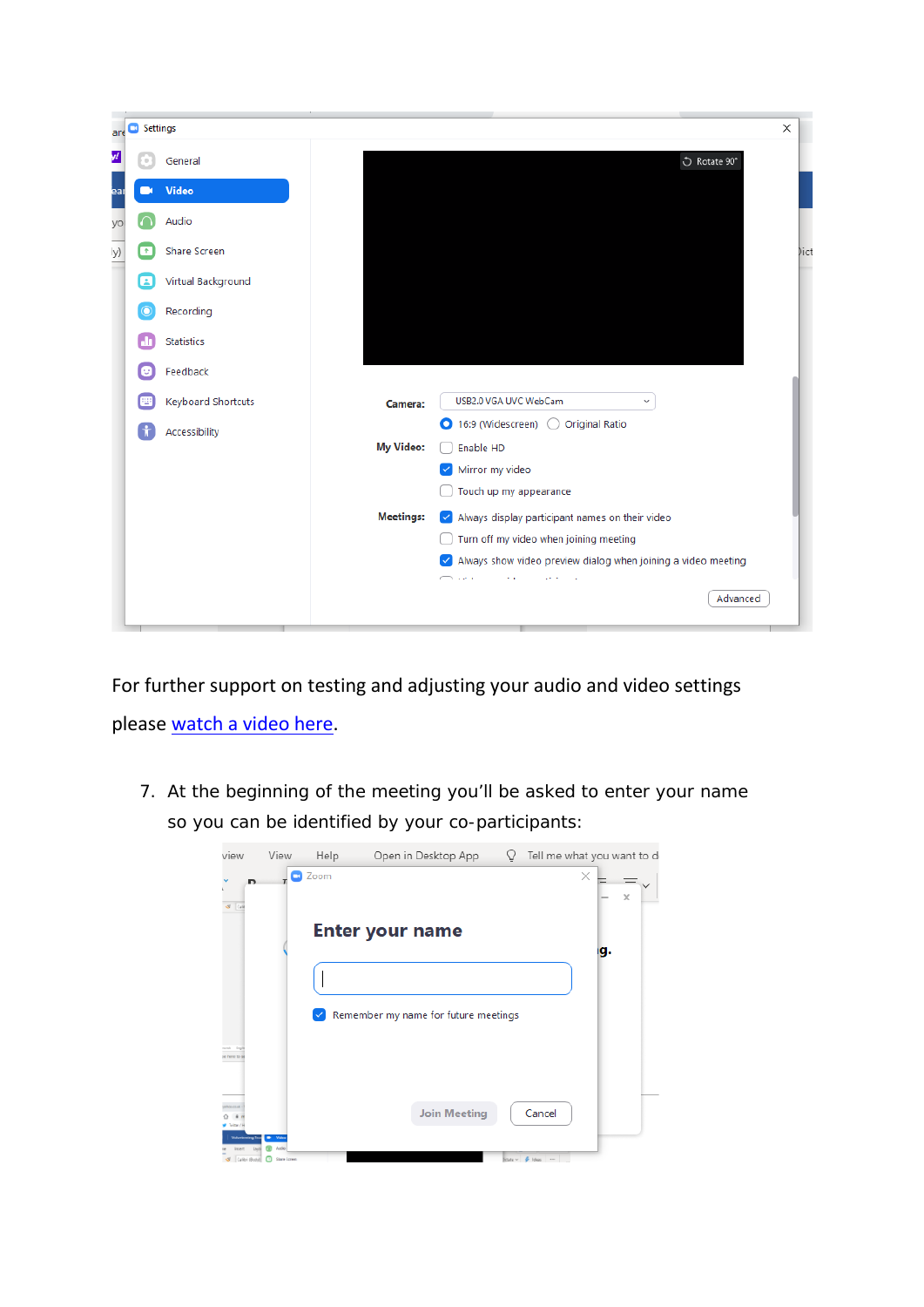You can tick the 'Remember my name for future meetings' tick box so you won't need to repeat that step for future meetings.

| uk                   | C Zoom         |                                                     |                                                             |                       |                             | $\Box$ | $\times$  |                |
|----------------------|----------------|-----------------------------------------------------|-------------------------------------------------------------|-----------------------|-----------------------------|--------|-----------|----------------|
| Ĥ.                   |                |                                                     |                                                             |                       |                             |        |           |                |
| er j                 |                |                                                     | <b>Talking:</b>                                             |                       |                             |        |           |                |
|                      |                |                                                     |                                                             |                       |                             |        |           |                |
| <b>E</b><br>Ca<br>Ca |                |                                                     |                                                             |                       |                             |        |           |                |
|                      |                | <b>Meeting Topic:</b>                               | test meeting                                                |                       |                             |        |           | <b>SI</b>      |
|                      |                | Host:                                               | Jacob Przeklasa                                             |                       |                             |        |           | $\overline{f}$ |
|                      |                | Password Choose ONE of the audio conference options |                                                             |                       | $\times$                    |        |           |                |
|                      |                | Invitation                                          | <b>Phone Call</b>                                           | <b>Computer Audio</b> | hJMVIN                      |        |           |                |
|                      |                |                                                     |                                                             |                       |                             |        |           |                |
|                      |                | <b>Participa</b>                                    |                                                             |                       |                             |        |           |                |
|                      |                |                                                     | <b>Join with Computer Audio</b>                             | To hear others,       | click the Join Audio button |        |           |                |
|                      |                |                                                     | <b>Test Speaker and Microphone</b>                          |                       |                             |        |           |                |
|                      |                | $\bullet\bullet\bullet$                             |                                                             |                       |                             |        |           |                |
|                      |                |                                                     |                                                             |                       |                             |        |           |                |
|                      |                |                                                     | Automatically join audio by computer when joining a meeting |                       |                             |        |           |                |
|                      |                | <b>Join Audio</b>                                   | <b>Share Screen</b>                                         |                       | <b>Invite Others</b>        |        |           |                |
|                      |                |                                                     |                                                             |                       |                             |        |           |                |
|                      |                |                                                     |                                                             |                       |                             |        |           |                |
|                      |                |                                                     |                                                             |                       |                             |        |           |                |
|                      |                |                                                     |                                                             |                       |                             |        |           |                |
|                      |                |                                                     |                                                             |                       |                             |        |           |                |
|                      | English (LLS.) |                                                     |                                                             |                       |                             |        | $-100% +$ |                |

8. You will be now asked to join the meeting.

If you would like other participants to hear your voice, you need to click 'Join with Computer Audio'.

**Note:** Your computer camera may be disabled as a default option, so if you would like others to see you, you may have to enable it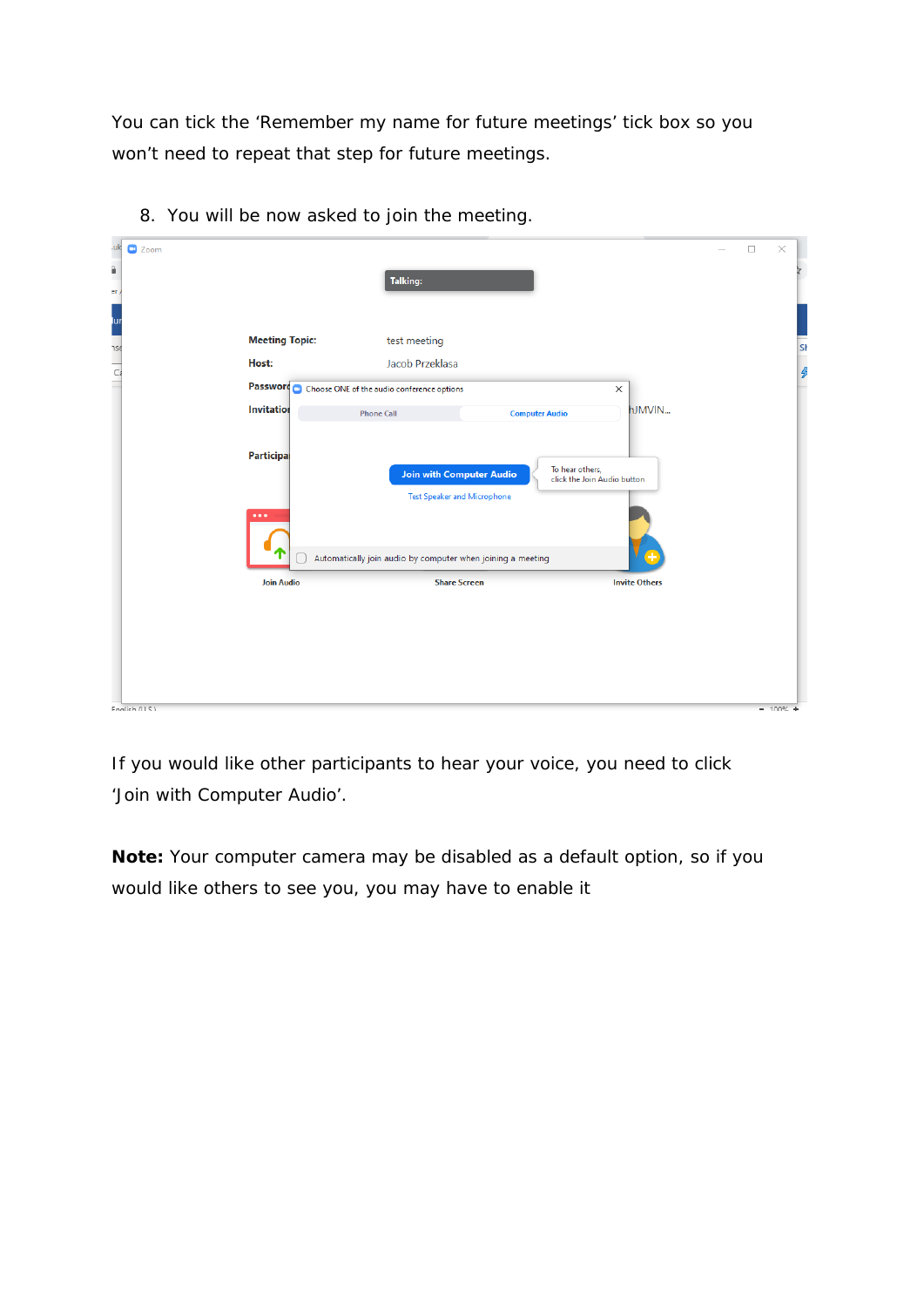## <span id="page-9-0"></span>How can I join a Zoom meeting via phone (if I do not have access to a computer, laptop, tablet or smartphone with a camera and/or microphone)?

We understand that not everyone has access to a computer, the internet or a device with a digital camera and/or microphone, so you can also access Zoom via phone.

If this is how you will be accessing Zoom, you won't be able to see the other people joining the meeting and you will lose out on any on-screen document sharing. However, you'll still be able to contribute to discussions.

**Note:** You may have to pay a phone charge so please bare that in mind. There is [information on costs on the Zoom website, here.](https://zoom.us/zoomconference/rates)

To access a Zoom meeting via phone, the meeting organiser will need to provide you with a phone number to call and a meeting password.

To join that meeting, ring that number and enter the password. Then you'll be connected with the audio of your meeting so you can participate.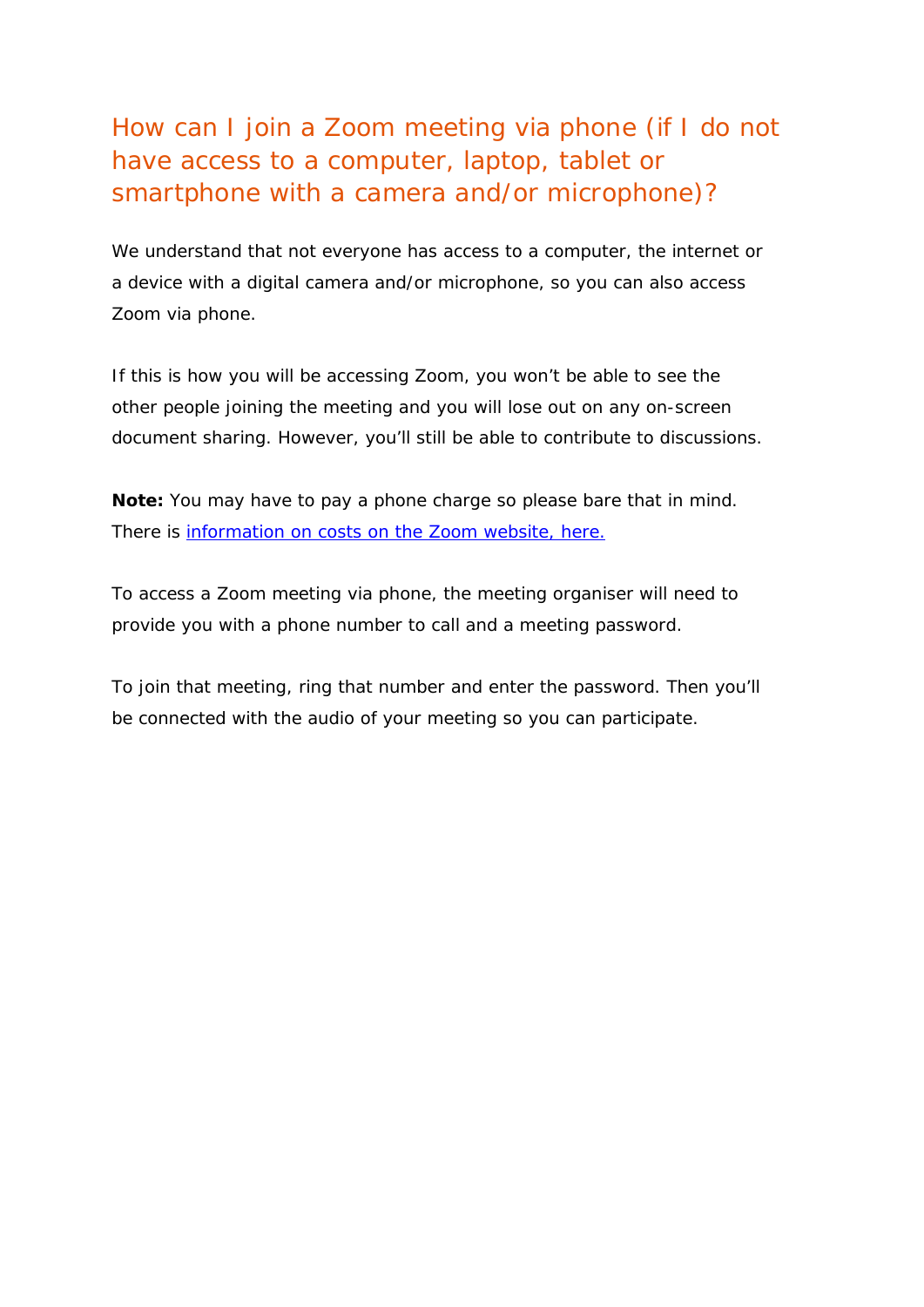## <span id="page-10-0"></span>What Zoom looks like and how to use its functions

#### <span id="page-10-1"></span>**View:**

After connecting with a computer, laptop, tablet or smartphone with a camera, you will be able to see the meeting participants.



You can switch your view to 'Speaker View' (top right hand corner of your Zoom window), where you will see only the person who is speaking. Everyone else will be visible as small images either across the top or down the right hand side of your screen.

Or you can choose 'Gallery View', which is what you can see on the picture above, and where you can see everyone laid out in a grid of same-size images.

The little icon to the right of the 'View' button is for 'full screen' which means Zoom will fill all of your screen.

Play around with the buttons to get the view that you like best.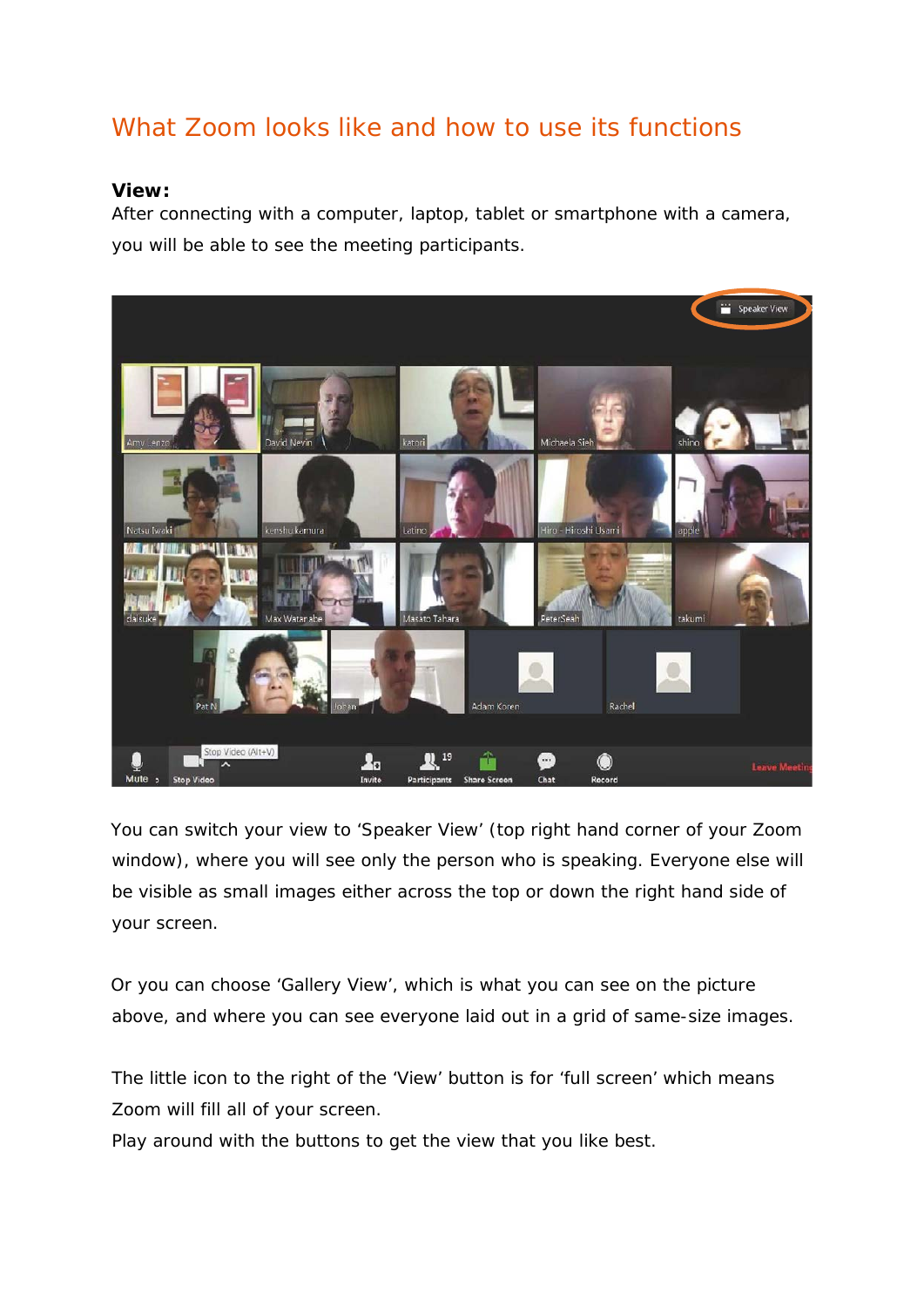**Note:** If the host uses the 'Spotlight' function, then you will not be able to use 'Gallery View'.

#### <span id="page-11-0"></span>**Tool Bar:**

The tool bar runs along the bottom of your Zoom screen.



If you cannot see it, scroll or click towards the bottom of your Zoom screen and it will show up.

#### <span id="page-11-1"></span>**Audio and visual settings:**

If you see a red line running across any of these icons it means that either audio or video is disabled. Click on the icon to change your preference (the red line will disappear once you enable the option)





**TIP:** You should keep the audio muted if you are not speaking. This will help others to hear the speaker clearly and may improve the quality of your connection. But do not forget to unmute yourself (click on the microphone icon) if you would like to speak, so others can hear you.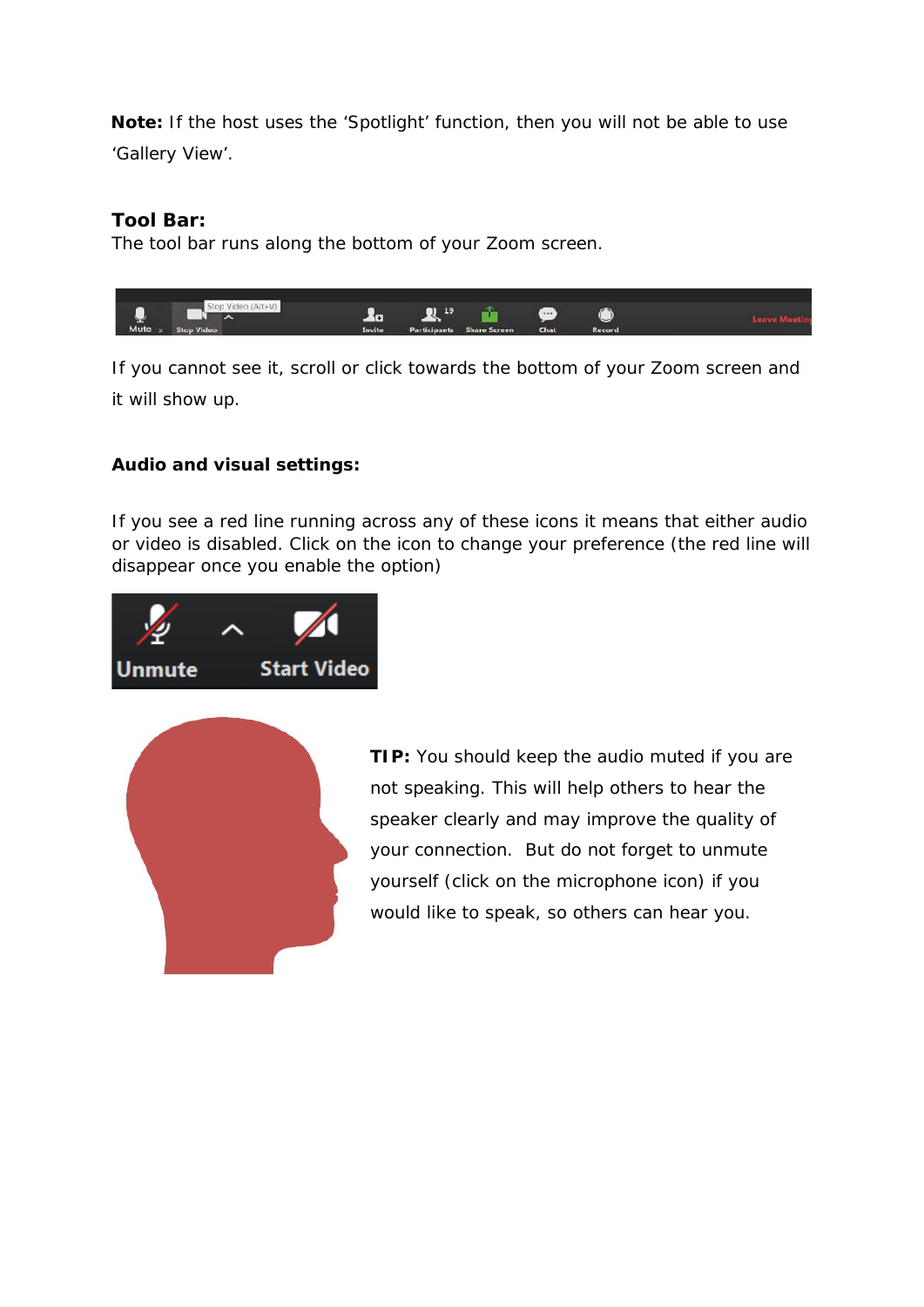#### <span id="page-12-0"></span>**Chat function:**



Click on the 'Chat' button (in the tool bar  $\Box$ ) to type messages to each other.

Clicking on 'Chat' will open up another section on your screen. This function means you can write messages to 'Everyone' in the meeting or a private message to a specific person.



To send a private message, click the arrow to right of 'Everyone' and it will drop down a list of all participants. Click on the person's name and send them a message that only you and they can see.

You can see a list of the participants in the meeting by clicking on the

'Participants' icon



#### <span id="page-12-1"></span>**Finishing the Zoom meeting:**

To exit a Zoom meeting, click on the red 'Leave Meeting' text in the bottom left corner of your Zoom window.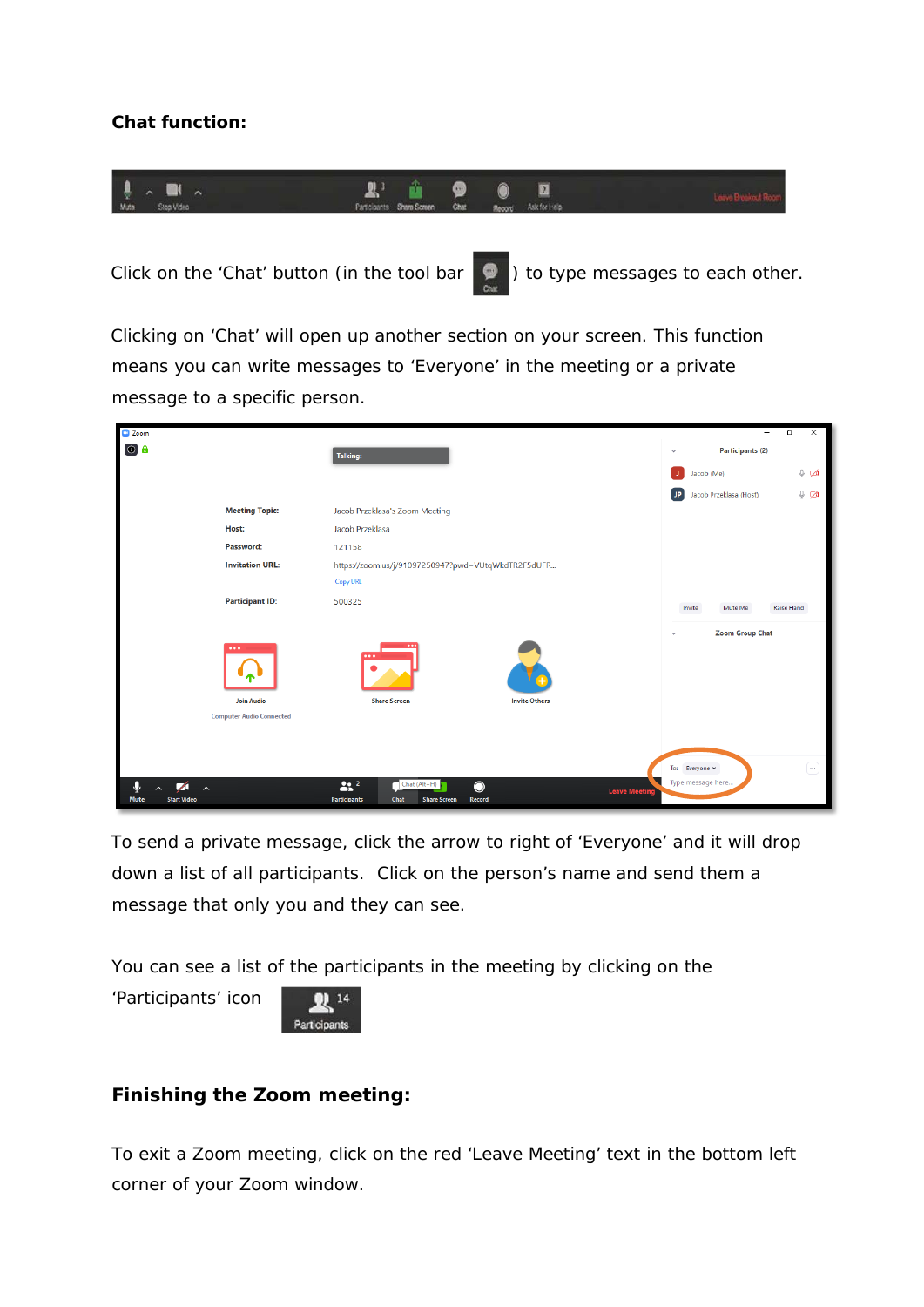

## <span id="page-13-0"></span>Online security - make sure you're joining a secure Zoom meeting

If you are considering joining Zoom meetings or socials, here are 5 ways that you can help to make sure your Zoom session is safe for you and your users.

#### **When setting up your Zoom meeting:**

1. Ask your Zoom meeting host not to make meeting open to the wider public.

In Zoom, there are two options to make a meeting private. Require a meeting password or the waiting room feature which controls the admittance of guests. Ask your meeting host to use one or both of those.

2. Ask your Zoom meeting host to make sure only they can share the screen with participants. They can do this via instigating 'Host Only' function whist setting the meeting.

#### **Prior to your meeting:**

3. Don't share Zoom links publicly and ask your Zoom host not to do that either. Make sure that the link was directly provided to you by your Zoom meeting host.

#### **During your meeting:**